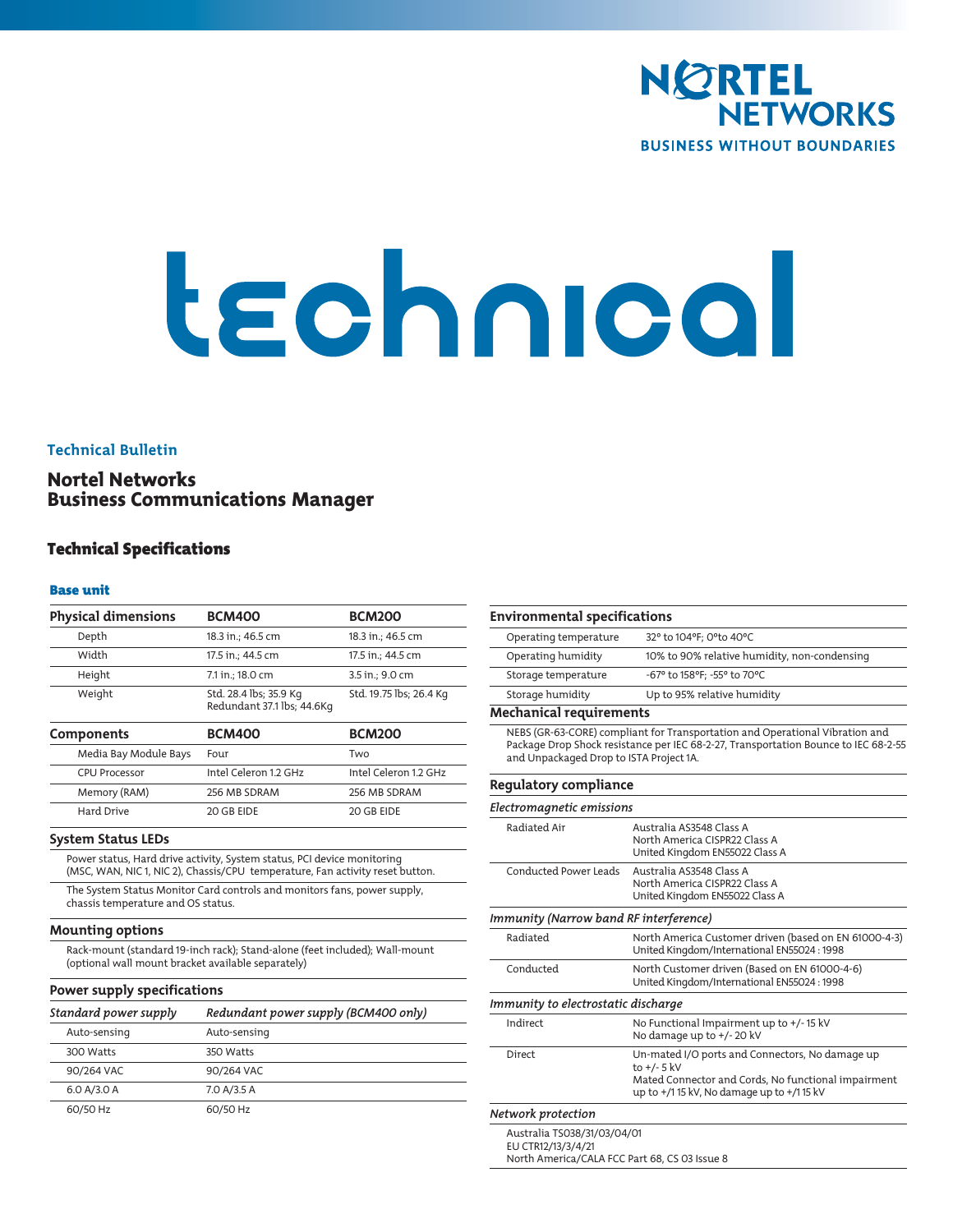## *Safety and surge/transient*

Australia TS038/31/03/04/01, ACA TS001, AS/NZS 3260

- CALA/APAC except Australia EN 60950 (with national deviations), CSA 22.2 No.950/UL 60950
- North America UL1950 Ed.3, CSA C22.2 No.950-95, UL 60950
- EU CTR12/13/3/4/21, EN 60950 (with national deviations)
- United Kingdom EN60950

## Telephony components

## **Media Services Card (BCM-MSC)**

| One 8-pin modular jack (RJ-45) connection for Expansion Chassis |  |
|-----------------------------------------------------------------|--|
| (Only on BCM400 not BCM200)                                     |  |

Four 3.5 mm (1/8 inch) standard miniature stereo (3-conductor) Safety Extra Low

- Voltage (SELV) jacks for auxiliary ringer, page relay, page output, and music on hold
- Auxiliary ringer switch capacity of 50mA (non-inductive) at 40 V (maximum)
- Page Relay switch capacity of 50mA (non-inductive) at 40 V (maximum)
- Page Output 600 ohms impedance
- Music on hold mono input
- Media Services Processor Expansion Card slots
	- BCM400—four slots, two equipped BCM200—two slots, one equipped
	-

Supports maximum of 8 DS-30s. Allows 2/6 and 3/5 IP/TDM Splits.

## **Media Bay Modules features**

#### *16 Stn Digital Station Media Bay Module+ (DSM 16+)*

- One Amphenol (male) connector (25 pair)
- Individual interfaces are current connector (25-pair); limited to 80 mA
- 16 digital phone ports
- Two LEDs: Power, Status
- Utilizes ½ DS-30 (with DIP switch set appropriately)
- *32 Stn Digital Station Media Bay Module+ (DSM 32+)*
- Two Amphenol (male)
- Individual interfaces are current connectors (25 pair); limited to 80 mA
- 32 digital phone ports
- Two LEDs: Power, Status
- Utilizes 1 DS-30 (with DIP switch set appropriately)

#### *8 Stn Analog Station Media Bay Module+ (ASM 8+)*

- One Amphenol (male) connector (25 pair)
- Maximum modem connection speed: 28.8 Kbps
- 8 analog phone ports
- Approved for OPX use in US, CA, and UK
- Loop length 26G 2600 ft, 24G 4000ft; 22G 6500 ft
- Disconnect supervision—850 Ms. Momentary Disconnect
- Message Waiting Indication—NA 120V. 600 ms On and 1000 ms Off. UK 90V constant On
- Calling Line Identification (CLID) Name and Number per Bell 202 standard, NA only
- Two LEDs: Power, Status
- Utilizes 1 ⁄4 DS-30 (with DIP switch set appropriately)

## *Digital Trunk Media Bay Module (DTM)*

• One 8-pin RJ-45C modular jack

- T1 trunk interface with integrated CSU
- 24 B channels with T1 interface (supports DSX-1 and DS1 interfaces)
- 23 B channels with North American PRI interface
- LEDs: Power, Status, In-service, Loop-back, Test, Receive Alarm, Receive Error, Transmit Alarm, Transmit Error
- 30 digital channels with ETSI PRI Interface
- Utilizes 1 (one) DS-30

#### *Digital Drop and Insert MUX Media Bay Module (DDIM)*

- One 8-pin RJ-45C modular jack
- T1 trunk interface with integrated CSU
- 24 B channels with T1 interface (supports DSX-1 and DS1 interfaces)
- LEDs: Power, Status, In-service, Loop-back Test, Receive Alarm, Receive Error, Transmit Alarm, Transmit Error
- LEDs: Transmit, Receive, RTS, CTS, DCD, DSR, TM
- V.35-DB26 miniature connector
- Cables: V.35, BCM WAN, Nortel Networks Routers, DB-60 cable
- Utilizes two DS-30s

#### *Basic Rate Interface Media Bay Module (BRIM S/T)*

- Four modular RJ-45 jacks
- Supports four S/T interfaces (8 B-channels)
- T-interface to connect to a NT1 device or a S-interface to connect ISDN terminals.
- Supports ETSI and National ISDN BRI
- Two LEDs: Power, Status
- Utilizes *%* DS-30

#### *Global Analog Trunk Module (GATM 4)*

- One Amphenol (male) connector for analog North American, UK, and Australia Standard
- Four loop start CLASS/CMS lines plus one auxiliary port for V.90 modem, fax, analog telephone connection, or Power Fail Transfer
- Two LEDs: Power, Status
- Utilizes ¼ DS-30

## *Global Analog Trunk Module (GATM 8)*

- One Amphenol (male) connector for analog North American, UK and Australia Standard
- Eight loop start CLASS/CMS lines plus one auxiliary port for V.90 modem, fax, analog telephone connection, or Power Fail Transfer
- Two LEDs: Power, Status
- Utilizes  $\times$  DS-30

#### *4x16 Combo Module (4 Caller ID trunks + 16 Station sets, CMB4x16)*

- Modular RJ-11 jacks to support four loop start CLASS/CMS lines plus one auxiliary port for V.90 modem, fax, analog telephone connection, or Power Fail Transfer
- One Amphenol (male) connector (25 pair) to support 16 digital phone ports
- Individual interfaces are currently limited to 80mA
- Two LEDs: Power, Status
- $\cdot$  Utilizes 1  $\frac{1}{4}$  DS-30s

## *Fiber Expansion Media Bay Module (FEM)*

- Six fiber ports
- Connects up to six Norstar\* fiber-based trunk or station modules
- Two LEDs: Power, Status
- Utilizes 1 DS-30 for each Norstar fiber trunk or station module connected (up to 6)

## *DECT Mobility Media Bay Module (DECT8, A-Law & Mu-Law—*

- *Europe & Taiwan only)* Four BRI ISDN-S loops
- Supports up to 8 radio base stations through eight RJ-45 connectors
- Each BCM system can support one DECT module with a maximum of 32 DECT handsets
- Each DECT radio base station supports up to 4 simultaneous calls
- A maximum of 8 simultaneous calls can be established between DECT handsets and the BCM core
- Available in either A-Law or Mu-Law companding law version of firmware
- Two LEDs: Power, Status
- Utilizes 1 DS-30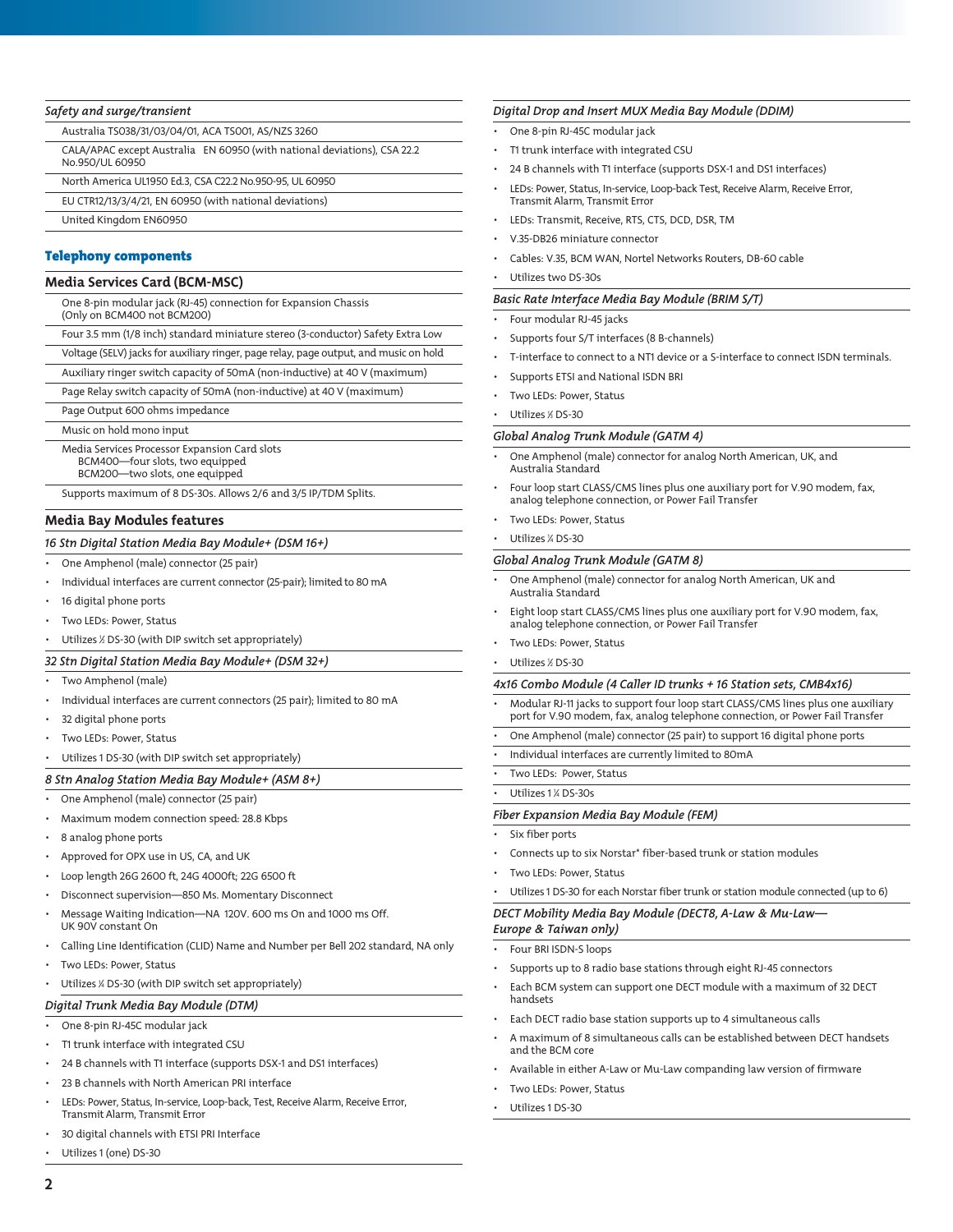## Data networking components

*Embedded v.92 Modem (North America only)*

• North America and UK only for Dial Backup or Remote Admin

- V.92 56 Kbps ITU standard
- V.34 33.6 Kbps ITU standard
- RJ-11 connector
- V.42/MNP 2-4 error control
- V.42/MNP 5 data compression
- Capable of receiving data at 56 Kbps and sending data at 31.2 Kbps

#### *10/100 Ethernet LAN interface*

- 10/100BASE-T Ethernet ports (on board the mainboard)
- Supports IEEE 802.3 Ethernet frame format
- Uses Carrier Sense Multiple Access with Collision Detection (CSMA/CD)
- 100BASE-TX with RJ-45 connector
- 10/100 Auto-sensing
- Full-duplex support
- Fast LAN to LAN routing
- LAN traffic smoothing
- IPX support
- PPPoE (enabled using keycode)

## WAN interface

## *Two port PCI card (field installable)*

• Each port can be independently configured to Frame Relay or PPP

- STAC compression is available
- One serial sync port (V.35) and one T1 port with integrated CSU and DSU connectivity – N.A. only
- Two serial ports (V.35) N.A. only
- Two serial ports (V.35 and X.21) EMEA only

## *ISDN via MBMs*

- Up to 16 ISDN B-channels• (PRI or BRI) (optional)
- Dial on demand, Persistent, or WAN Backup
- MLPPP

## Expansion Cabinet (BCM400 and BCM1000 only)

#### **Connections**

• Six Media Bay Module slots

• An 8-pin modular DS256 connector for the interface to the Business Communications Manager base unit (5 meter cable)

## **Standard Expansion Cabinet**

| Depth                                                           |  | 18.3 in.; 46.5 cm |
|-----------------------------------------------------------------|--|-------------------|
| Width                                                           |  | 17.5 in.; 44.5 cm |
| Height                                                          |  | 5.4 in.: 13.6 cm  |
| Expansion Cabinet with no Media Bay Modules 24.75 lb.; 11.25 kg |  |                   |
| Expansion Cabinet with six Media Bay Modules 39 lb.; 17.75 kg   |  |                   |

#### **Redundant Expansion Cabinet (redundant power supply and fans)**

| Depth                                                         | 20 in.; 53.8 cm   |  |
|---------------------------------------------------------------|-------------------|--|
| Width                                                         | 17.6 in.; 44.6 cm |  |
| Height                                                        | 5.4 in.; 13.6 cm  |  |
| Expansion Cabinet with no Media Bay Modules 31.9 lb.; 14.5 kg |                   |  |
| Expansion Cabinet with 6 Media Bay Modules 46.2 lb.; 21 kg    |                   |  |

#### **Power requirements**

| Standard Power Supply | Redundant Power Supply |
|-----------------------|------------------------|
| Auto-sensing          | Auto-sensing           |
| 300 Watts             | 350 Watts              |
| 90/264 VAC            | 90/264 VAC             |
| 6.0 A/3.0 A           | 7.0 A/3.5 A            |
| 60/50 Hz              | 60/50 Hz               |

## **Environmental ranges**

| Operating temperature | 32° to 104°F; 0° to 40°C                     |
|-----------------------|----------------------------------------------|
| Operating humidity    | 10% to 90% relative humidity, non-condensing |
| Storage temperature   | -67° to 158°F; -55° to 70°C                  |
| Storage humidity      | up to 95% relative humidity                  |

#### **Mounting options**

Rack-mount (standard 19-inch rack); Stand-alone (feet included); Wall-mount (optional wall mount bracket available separately)

#### Telephones and Adapters

#### **Station Sets**

# *Business Series* **North America Dimensions-in. Loop Length (26G) With SAPS sets** T7100 8.1D x 7W x 3.5H 1,000 ft. 2,600 ft. T7208 8.1D x 7.7Wx3.5H 1,000 ft 2,600 ft. T7316E 8.1D x 10.3Wx3.5H 1,000 ft. 2,600 ft. T24 KIM 7.7D x 3.6Wx3.4H Connects to T7316E NACU 12.5 x 12Wx2H 1,000 ft. 2,600 ft.

## **IP Stations**

- Nortel Networks IP Phone 2004
- Nortel Networks IP Phone 2002
- Nortel Networks IP Phone 2001
- Nortel Networks IP Softphone 2050 (PC or Laptop)

#### **T24 KIM—requires T7316E**

*T24 EKIM (Enhanced KIM—used as CAP)*—max. 12 positions per system; max 4 EKIMs per position

*T24 OKIM (Ordinary KIM—used for answer/DSS/BLF)*—unlimited per system; max 4 OKIMs without power supply per position; max 9 OKIMs with power supply per position

#### **Mobility—Symbol VoIP Wireless 802.11B**

NetVision Phone (Wireless VoIP)

DataVision Phone (Wireless VoIP with Integrated Bar Code Scanner)

## **Mobility—Cordless**

T7406: 3 handsets per basestation, 2 basestations per system

#### **Accessories**

BST Doorphone

Norstar Audio Conferencing Unit (NACU)

Station Auxiliary Power Supply (SAPS)

ATA-2 Analog Terminal Adapter (separate models for NA, Europe and Australia)